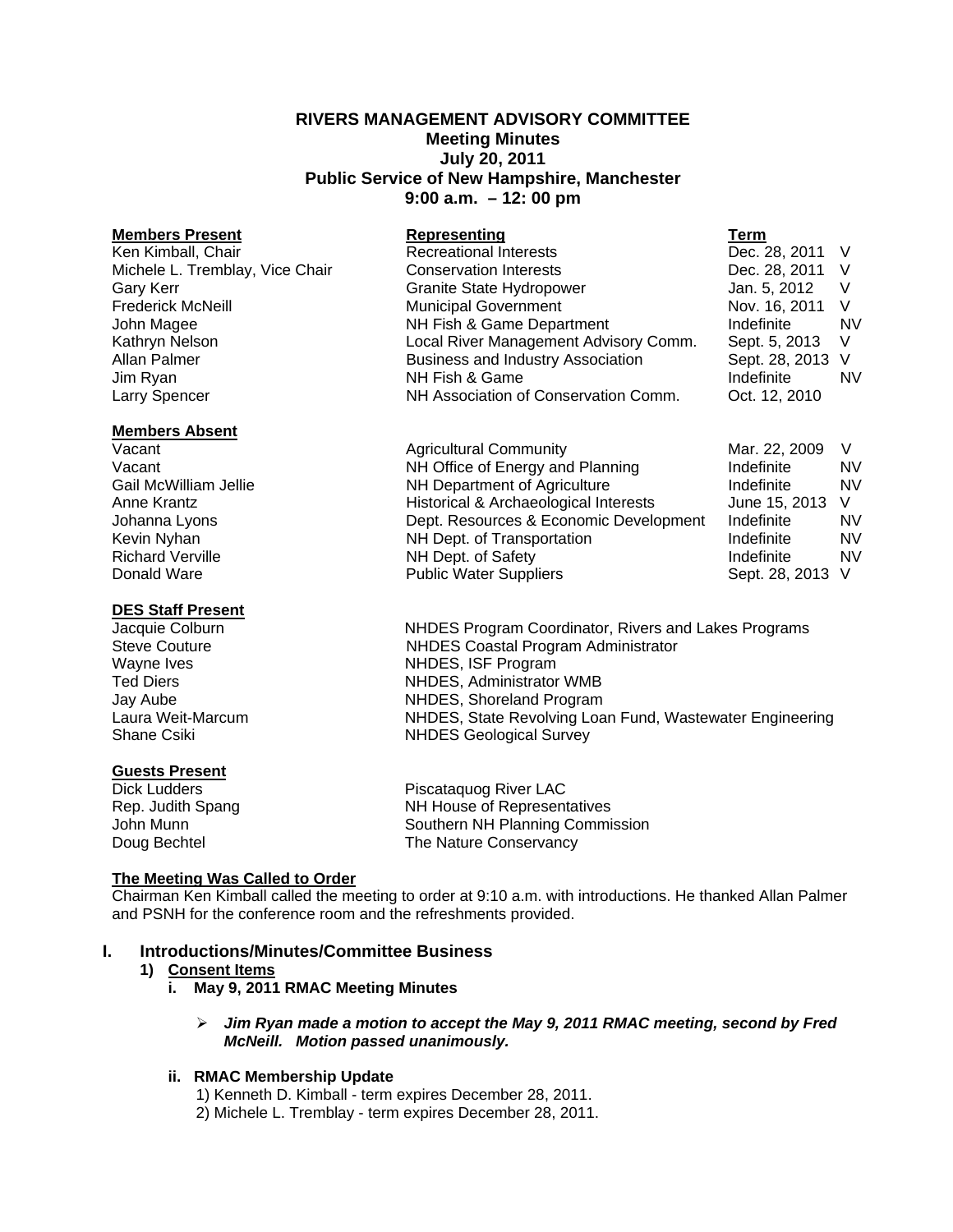3) Letter was sent to Roger Noonan regarding the Agricultural community representative, but no response to date. Jacquie will give him a phone call

4) Due to the budget cuts, both the LMAC and RMAC have lost their representative from OEP because Jennifer Czysz has been laid off from OEP.

5) Fred McNeill – term expires November 16, 2011.

## **iii. SOP 801: Permit Notifications**

At this time there is nothing for RMAC to vote on. Steve and Jacquie reminded the committee that a DES document has been developed regarding the protocol for LAC notifications. As of now, we are still having problems because we are not getting LAC input and with fewer staff and with 4 new LACs there have been some in-house staff discussions regarding how to improve the process. Steve suggested that we might want to adopt an approach similar to the one that we have in place for SLRS: permits-by-notifications (PBNs) may not need comment or notification. De minimis concept would eliminate the LAC reviews for the PBNs because the permit will be issued anyway. There is a need here to work with LACs and RMAC to make improvements concerning all the changes. Jacquie would like to bring representatives from the LACs, RMAC, and DES staff together to hear each perspective regarding the notification and permitting process; maybe this can happen in late August or early September. Kathryn, Michele, John, and Chairman Kimball volunteered to work with Jacquie.

### **iv. Surplus Land Reviews**

SLRs are received when state waterfront property is being potentially sold or leased. At present, we have two different procedures: one for the LMAC, and one for the RMAC. Jacquie is responsible for overseeing both procedures. RMAC and LMAC Review Process - Chairman Kimball asked, "do you see value in merging the two procedures?" How do we want to make it less cumbersome while filling the statutory obligation? Concerns were expressed about merging the two processes because the RMAC has more statutory power. The LMAC and RMAC review criteria are similar. Need to keep two separate tracks. Jacquie will develop a draft for review and comment at next meeting. Michele expressed concerns about merging the LMAC and RMAC process because the legislature may look at it as an opportunity to combine the programs, it is better to maintain the distinctions between them. However, it was agreed to review both SLR checklists and take the best from each.

# SLR 11-005-Tamworth

An SLR was received last week from DRED requesting easements in the Hemenway State Forest. Jacquie reviewed the SLR with a full committee and expects it to be de minimus with no impact to lakes or rivers. Kath Nelson asked Allan Palmer about PSNH's easements. Allan said he will have to have someone from PSNH speak to easement maintenance at a future meeting.

*Larry Spencer moved to allow the request for easements to take place, seconded by Gary Kerr. Motion passed unanimously.*

# **2) Other Items**

# **i. Watershed Management Bureau Update - Ted Diers, WMB Administrator**

Ted shared the affects of the budget cuts with the RMAC:

1) 10% cut in staff with the Lakes & River programs taking the largest cuts – from 3.5 staff to only 1.5; part time positions and interns cut, plus the loss of Jody Connor, the Limnology Center Director, and with further cuts there may be additional layoffs.

- 2) Coastal program cut 30%
- 3) State Revolving Loan Fund (SRF) cut significantly
- 4) Clean Water Act Section 319 program will probably be cut 20% within the next fiscal year

How do we divide up jobs to maximize skills, be more efficient, cover core missions, and save time? The bureau is headed towards prioritization and reorganization. The RMAC will need to prioritize as to what are the most important aspects to be supported and what goals to maintain as the bureau will not be able to support these at the same level. The goal is not to survive the biennium, but to thrive and do the mission better than ever before.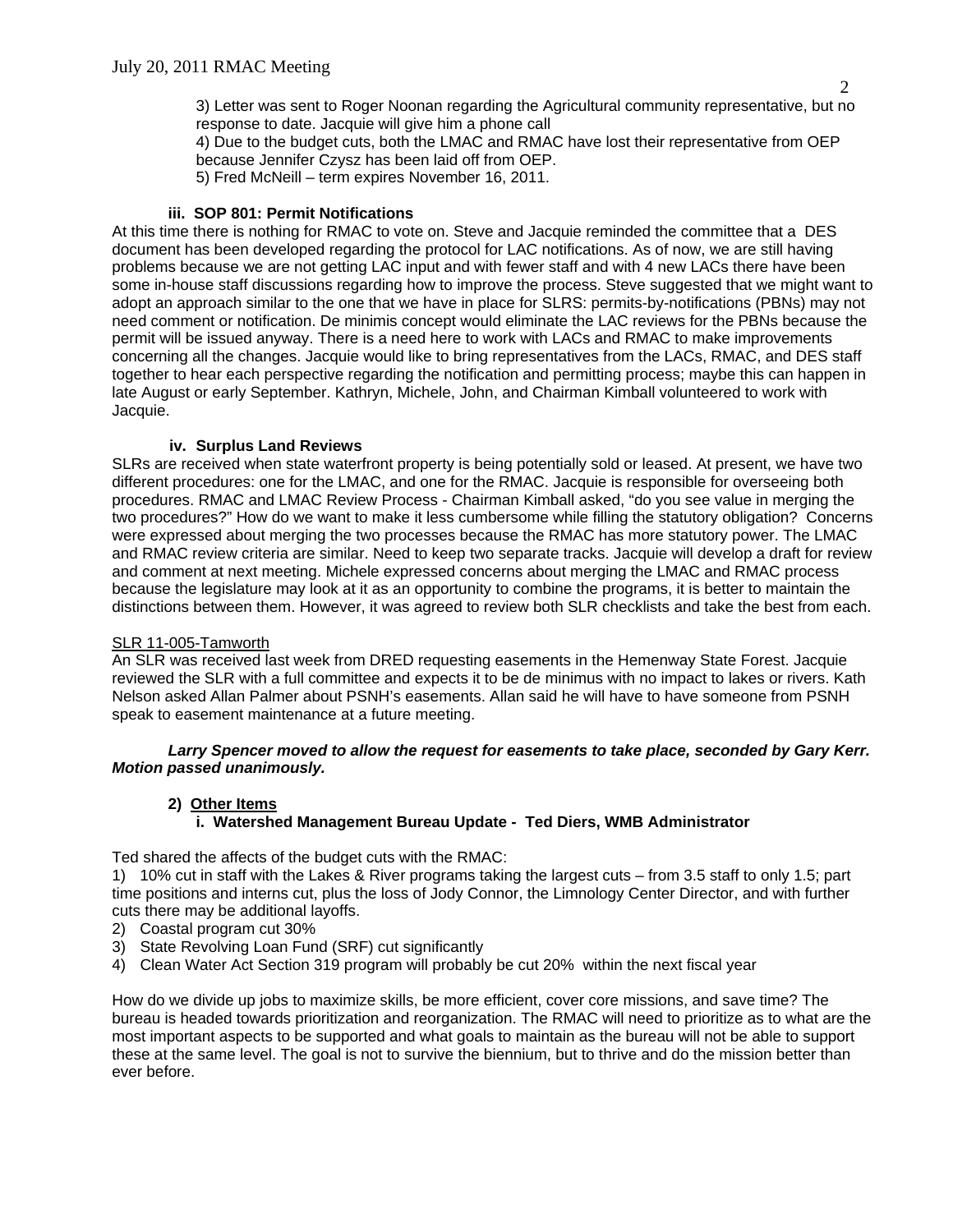### **ii. RMPP and LMPP budget and staffing**

Jacquie noted the rivers and lakes statutes haven't changed. She is trying to fulfill obligations/commitments that were made prior to budget cuts. She will be posting the part-time position as soon as possible. Travel expenses for committee members are no longer covered.

### **iii. VLAP and VRAP budget and staffing**

Ted noted that 50% of the water quality data that we submit to Congress comes from data collected by volunteers. Basically we are just trying to get through this season, but we continue to focus on data and data quality. We will no longer be able to write 190 VLAP reports every year. We are looking at how to make it work better and increase the amount of data. Some areas of state are lacking data. Chairman Kimball mentioned that we have lost a few stream gages recently. It would be good to inform this committee about what is happening to all the pieces. Ted added that we will lose data points because we have fewer people watching the data. We have to ask ourselves, "What are we trying to accomplish with the data?" "How do we create a matrix that we can manage?" Maybe we expand and modify the watershed report cards to enable people to act. Gary Kerr said we need to convince politicians that not only are we are needed, but so is the data. Ted said there are things in the statute that we are not going to be able to do due to loss of staff. Rep. Judith Spang added that it is up to us to make things work with available funds, and we have to set priorities to use the monies we have. Chairman Kimball pointed out that the DES budget is less than 4% of state budget. We must demonstrate the usefulness of committees and data. The state owns the lakes, streams and waters, yet the state is putting nothing into it. Ted said that we have a viable aquaculture industry because of the high quality of our water. We need to get community and stakeholders to support DES.

Other items discussed by the committee included getting the new LACs up and running and meeting with them to explain their role in the rivers program, which includes their review and comment on proposals within the newly designated river corridors. Michele pointed out that she thinks this is a higher priority than modifying the SLR process.

Jacquie told the committee that there's a nomination for the Suncook River coming forward in 2012 for a possible designation by the Legislature in 2013. Kath Nelson pointed out that the alliance with the local groups is an important component of this program, especially for the political support. Michele concurred and added that with fewer DES staff, less support will be available. We need to document this impact or there will be no political pressure to make changes.

Chairman Kimball and Michele recognized Laura Weit-Marcum and Steve Couture for their outstanding work with the Rivers program by presenting them with Certificates of Appreciation. Both Steve and Laura expressed their thanks and acknowledged that it was a pleasure and an honor to work with the program.

# **II. Piscataquog LAC Update**

John Magee and Jack Munn gave a PowerPoint presentation outlining the work that the LAC have been and will be undertaken and accomplished, including:

- 1) An update to Piscataquog Management Plan, which was done 10 years ago and needed an overhaul.
- 2) Update to conservation plan for Piscataquog watershed.
- 3) Watershed Impervious surface mapping.
- 4) Watershed stream crossing assessment.

Note: the presentation will be uploaded to the RMAC blog at a future date.

Following the presentation, discussion touched upon things such as protecting long term human habitat and aquatic habitat and the need for better stream crossings. Chairman Kimball said we've left out an important part, "the do ability aspect." The ongoing discussion of land use ordinances vs. land owner rights. The "biggest bang for buck" underlying land fragmentation. Jack Munn added that without shared values there is no consensus and no moving forward. We need to prioritize and develop projects. There needs to be greater coalition. Not all land conservation has to be a balance approach regarding land use. Dick Ludders, Chair of the Piscataquog LAC add that the value of LACs is to inject the local input into the process, to make local contacts to use data at the regional planning level. New Hampshire is a state where local input is important and works better.